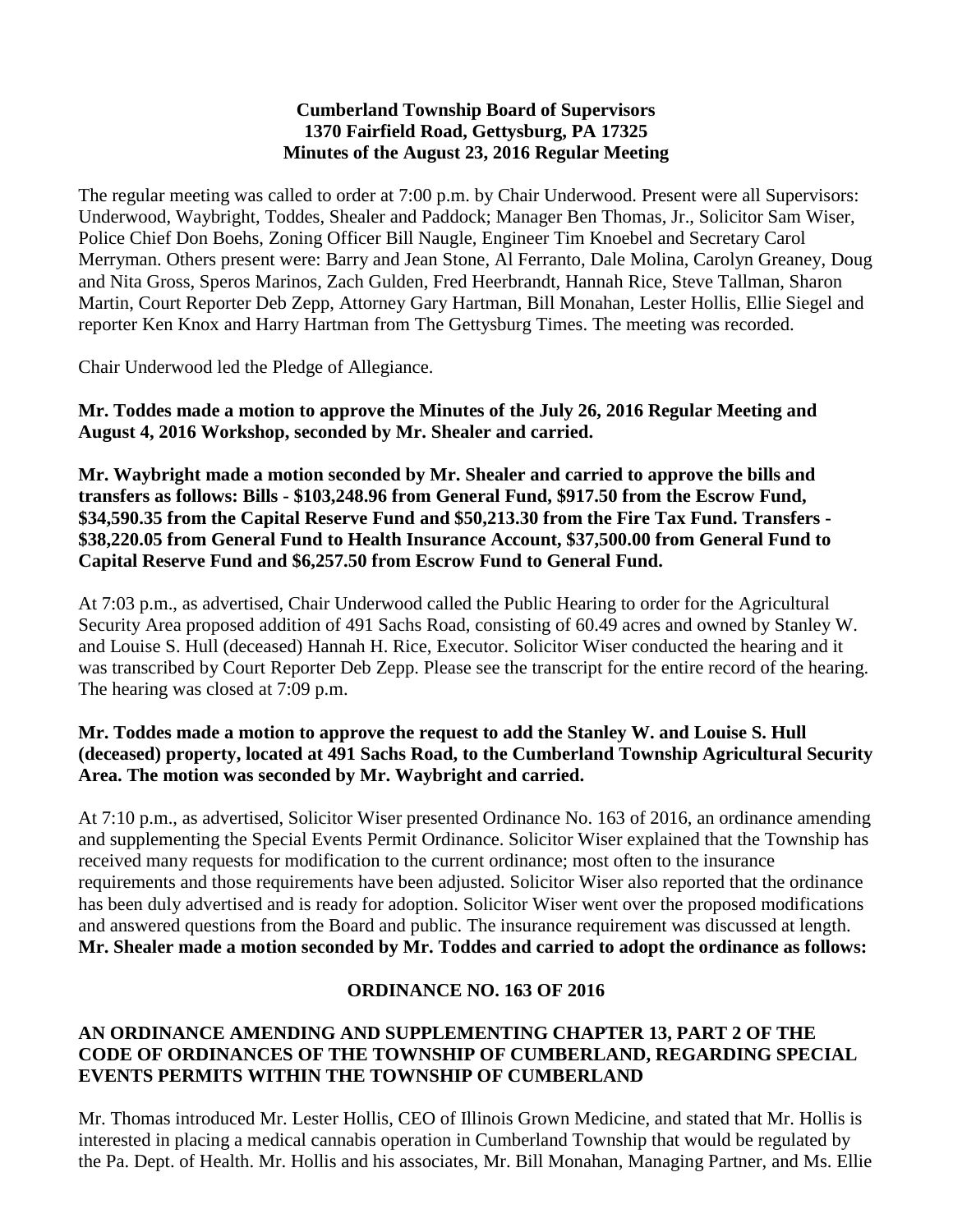Siegel, Director of Compliance, of Adams Compassion Care gave a Power Point presentation. The proposed location is the former Schindler Elevator Manufacturing site at 1200 Biglerville Road. The facility would grow and process medical marijuana and from there it would be delivered to dispensaries. Their projected timeline is to be Pa. licensed by March 2017 and to be delivering their product by January 2018. The business will provide  $40 - 70$  well-paying jobs and they will hire locally. There will be a "host" sharing agreement" that will benefit the Township, County and local non-profit organizations. Mr. Hollis and his associates answered questions from the public and Board members. Mr. Thomas concluded by stating that, based on the information received this evening, the Township staff will now be making a zoning determination, in consultation with Solicitor Wiser, and will try to get that out as soon as possible.

### **Public comment:**

Mr. Zach Gulden, 1595 Herr's Ridge Road, commented on the health insurance renewal process, cost increase and benefits. Mr. Gulden also stated that many residents of the Township cannot afford a tax increase because they are on a fixed income.

Mrs. Jean Stone, 1745 Mummasburg Road, stated that she found it difficult to copy portions of the Township's ordinances since the change in the codification services and suggested that enforcement of the Sign Ordinance (Code Enforcement) should not be the responsibility of just one person and the Road crew, Police officers, other staff and even residents should have knowledge of the ordinances and report infractions when encountered.

Mr. Speros Marinos, 912 Baltimore Pike, reported that the Cumberland Township Historical Society will be having a tour of the Barlow Fire Department on Monday the 29<sup>th</sup> and the public is invited to attend, but there is limited parking. Mr. Marinos also asked that the zoning be updated.

# **Engineer/Plans:**

Mr. Knoebel reported that the Township has received a request on behalf of Timeless Towns of the Americas, Inc. for a 60-day time extension for the Township to take action on their land development plan and he would recommend approval of the request.

Mr. Knoebel also reported that the Township has received a second request on behalf of Timeless Towns of the Americas, Inc. requesting a waiver from Sections 410.D.2.f, 505.1.G.6 and 505.3 of the Subdivision and Land Development Ordinance (SALDO.) He added that these sections establish the requirement for security to provide for the long term operation and maintenance of the private sewage disposal system and for the formation of an association to operate and maintain the system. Mr. Knoebel reported that they put some level of control into the SALDO back when there were several new private systems being proposed and it has always been a requirement. Mr. Knoebel further explained that it is usually addressed in a Planning Module and in this case, Timeless Towns is not required to submit a module, but they are required to submit a land development plan. Mr. Knoebel also reported that part of the requirements is for an association to be formed and this is something that the Township can take a look at. Solicitor Wiser reported that he did find Notices of Violation for the years 2011, 2012, 2013 and 2014, has received a copy of the draft Consent Order and Agreement from Pa. Department of Environmental Protection noting the deteriorating condition of the wastewater treatment facility and he feels that the Township is taking the correct actions.

### **Mr. Shealer made a motion to grant the 60-day time extension for Timeless Towns of the Americas, Inc. seconded by Mr. Paddock and carried.**

**Mr. Paddock made a motion to deny the request for waiver to the SALDO requirements because Timeless Towns of the Americas, Inc. has not shown a record of responsibly operating and**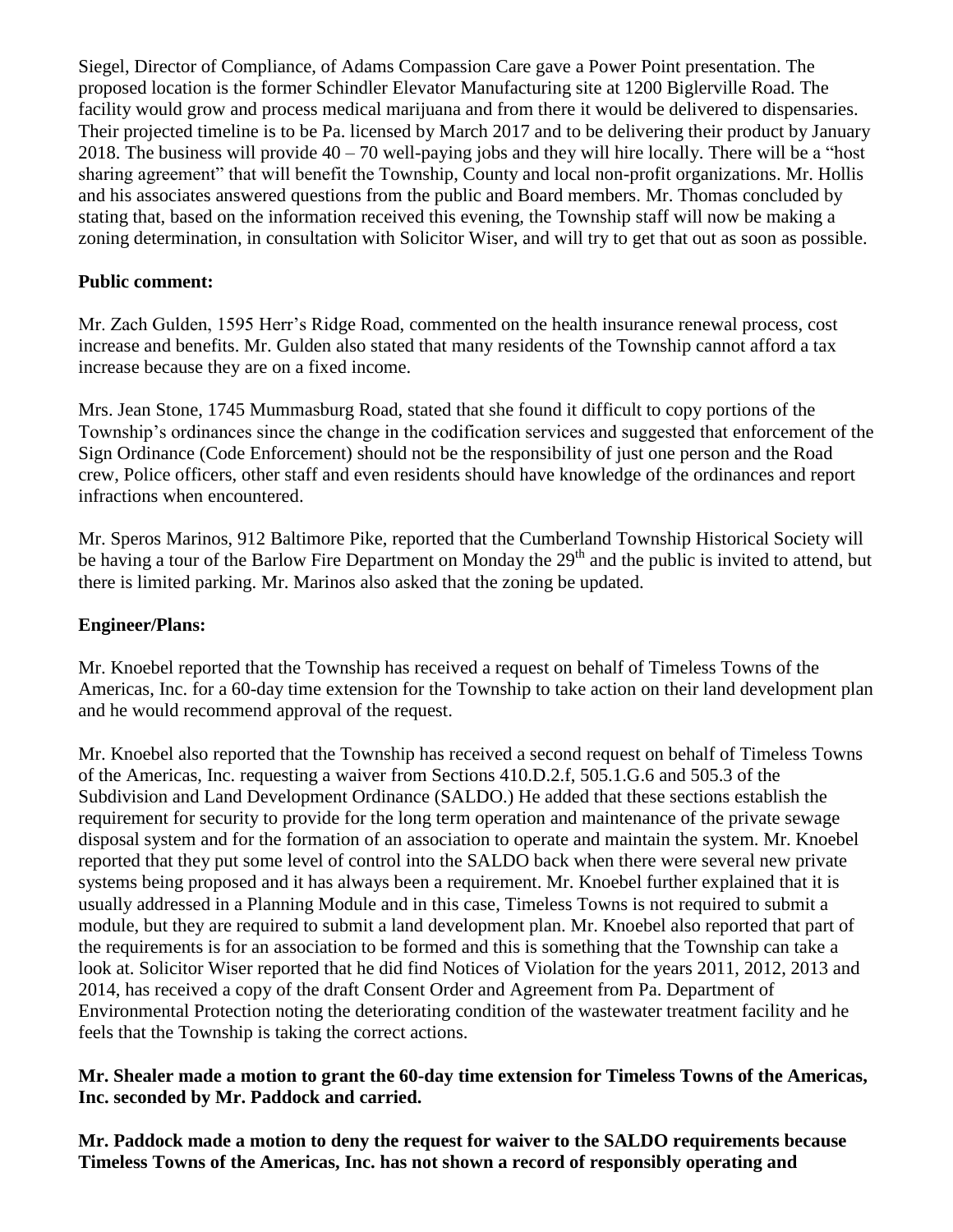#### **maintaining the system as is stated in their letter of request and is proven otherwise by information provided by Solicitor Wiser. The motion was seconded by Mr. Shealer and carried.**

Mr. Knoebel also reported that the Township has received a request for a 90-day extension from Yingst Engineers and Associates, Inc., on behalf of Keystone Service Systems, Inc., for the Township to take action on their land development plan. **Mr. Waybright made a motion to grant the request for 90-day time extension seconded by Mr. Shealer and carried.**

Mr. Knoebel gave an update on the MS-4 workshop that he attended. He explained that back in August, 2015, the Township received a letter giving notice that the Township has "urbanized areas" that will require the Township to apply for coverage under the Municipal Separate Storm Sewer System permits (MS-4.) He added that this program has been in place for some time and it is a Federal Government trickle-down from Environmental Protection Agency (EPA) to Pa. Dept of Environmental Protection (PADEP.) Mr. Knoebel reported that the wastewater treatment people already do a permit similar to this and it will involve an annual report and fee of \$500.00. Mapping, public education, control of construction related stormwater run-off, an ordinance (that we already have) and a housekeeping system are required. He stated that the Township is in both the Chesapeake Bay and Potomac drainage so there will be different pieces that the Township will have to comply with. Mr. Knoebel added that the Notice of Intent (application) is due September 17, 2017, the Township will be getting a formal notice next March and the Township should start laying out a plan and determining costs to get in the budget.

## **Police Report:**

Police Chief Don Boehs presented a written and oral report of police activities for the month of July including: 312 complaints - Psych/suicide-2, Disturbances-10, Assault/Harassment-7, Domestics-9, Criminal Mischief-2, Suspicious Activity-21, Thefts-4, Alarms-17, Medical Emergency-12, 911 Hang Up-5 and Sexual assault-1, Burglary-2, Cruelty to Animals-1; 245 traffic stops, 88 combined arrests, 13 traffic accidents, 11 targeted enforcements and 9,335 patrol miles. He added that they assisted other agencies 11 times and they were assisted three times. Police Chief Boehs reported that they have had 775 Oak Lawn Cemetery complaints, 141 walk-in complaints and they had DUI checkpoints in various locations on Friday and Saturday nights last weekend and made numerous arrests. Chief Boehs added that they have made twelve DUI arrests on Biglerville Road this month and he will be having an evening meeting with the residents in late September.

### **Active Business:**

Mr. Thomas reported that the Township sold two surplus police vehicles through the website "Municibid" for \$2,900.00 and \$2,550.00 and should be leaving the Township's ownership in the next week or so. He added that the vehicles had been advertised for bid and no bids were received.

Mr. Thomas also asked the Board to review a draft ordinance amending Chapter 19, Part 1, Section 113 of the Code of the Township of Cumberland regarding Political signs and the 30 day provision. Mr. Thomas stated that he feels that this 30 day provision is very hard and time consuming to enforce and it becomes a criminal act if not complied with, making it unreasonable. He added that, respectfully, he does not feel that it is reasonable to have other staff members leave their already busy duties to go knock on people's doors to ask them to remove the signs. Solicitor Wiser stated that the two days to have the signs removed is remaining in the ordinance and he would like to see a portion of (d.) removed that states that signs erected in violation of the regulations shall be removed and impounded by the Township. **Mr. Shealer made a motion seconded by Mr. Waybright and carried to authorize Solicitor Wiser to draft an ordinance amending Chapter 19, Part 1, Section 113 regarding "Political Signs", including deleting Section 1.(d).**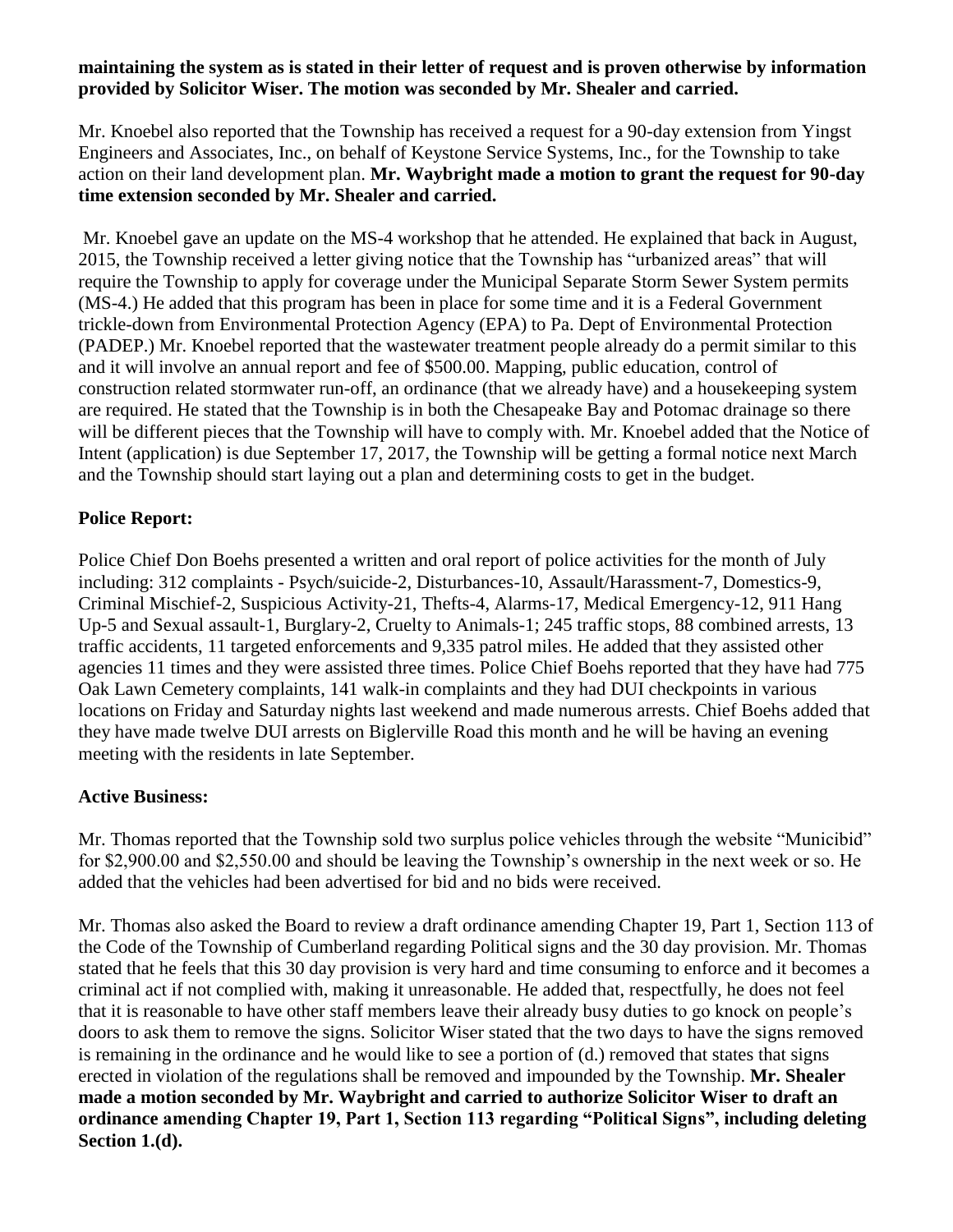Police Chief Boehs reported that the Finance Committee is recommending the purchase of a Hewlett-Packard Co. (HP) ProLiant ML350 computer server dedicated for use by the Police Department, housed in a secure area and accessible only by police personnel as required by the Criminal History Record Information Act. He added that the projected cost of the equipment is \$15,934.00 and the department did receive a \$5,000.00 grant from Wal-Mart to help offset the cost that is budgeted for 2016. **Mr. Shealer made a motion seconded by Mr. Toddes and carried to authorize the purchase of the dedicated HP server for the Police Department, in the amount of \$15,934.00.** The need for three phone quotes was discussed and this can be done online. **Mr. Shealer amended his motion to include: contingent upon receiving two additional phone quotes (for the purpose of audit) seconded by Mr. Toddes and carried.**

Police Chief Boehs also reported that they would like authorization from the Board to seek civic organization funding for the purchase of vests, helmets and shields necessitated by today's environment. He added that these purchases were not budgeted for 2016. **Mr. Shealer made a motion to authorize the Police Department to seek civic organization funding for the purchase of vests, helmets and shields seconded by Mr. Toddes and carried.**

Mr. Thomas reported that the Traffic Impact Fee Advisory Committee recruitment is going well and the following people have agreed to serve: Mike Galassi, Rod Simpson, Clarence Andrew, Dave Sites, Riley Hollingsworth and Pat Abell. Mr. Thomas thanked Mr. Paddock for his willingness to serve, but explained that the law does not permit elected officials to be on the committee. Mr. Thomas reported that members of the Planning Commission can serve on the committee and Barry Stone volunteered to serve. **Mr. Toddes made a motion to affirm the members of the committee, as stated by Mr. Thomas, seconded by Mr. Shealer and carried.**

Mr. Thomas reported that the seal coat project is complete and they are very pleased with results, the Ralumac treatment is in progress and should be completed by Thursday and the Herr's Ridge Road, between Mummasburg Road and Biglerville Road, paving project should be completed next week.

**Solicitor:** Nothing further to report.

# **Committee Reports and comments from Board Members:**

**Public Safety –** Chair Underwood reported that they will be meeting with Congressman Perry next week regarding some possible payments in lieu of taxes for services rendered by emergency services personnel to the National Park Service.

**Finance Committee –** Police server recommendation

**Buildings and Grounds** – gathering information

**Planning and Zoning –** Chair Underwood reported that there will be a briefing held for municipal officials regarding the Joint Comprehensive Plan on October 12, 2016 from 6:00 p.m. – 8:00 p.m. and October 20, 2016 briefing for public 6:00 p.m. – 8:00 p.m. both meetings are being held at the Ag Center. **Parks and Recreation** – Mr. Toddes reported that things are going well at the Rec Park, tournaments were just held, they are working on a new playground, seeking donations to upgrade the stagecoach out front and volleyball will be starting soon.

**CTA** – Mr. Shealer reported that they are working on funding and plans for when the bridge on SR 0116 at the bottom of the hill is replaced by PennDOT that will require relocation of the sewer line.

**COG** – Chair Underwood reported that the meeting is on Thursday of this week and a suggestion has been made to see if a certified fire training facility can come about in Adams County.

**Highway, Personnel, and Economic Development – no reports**